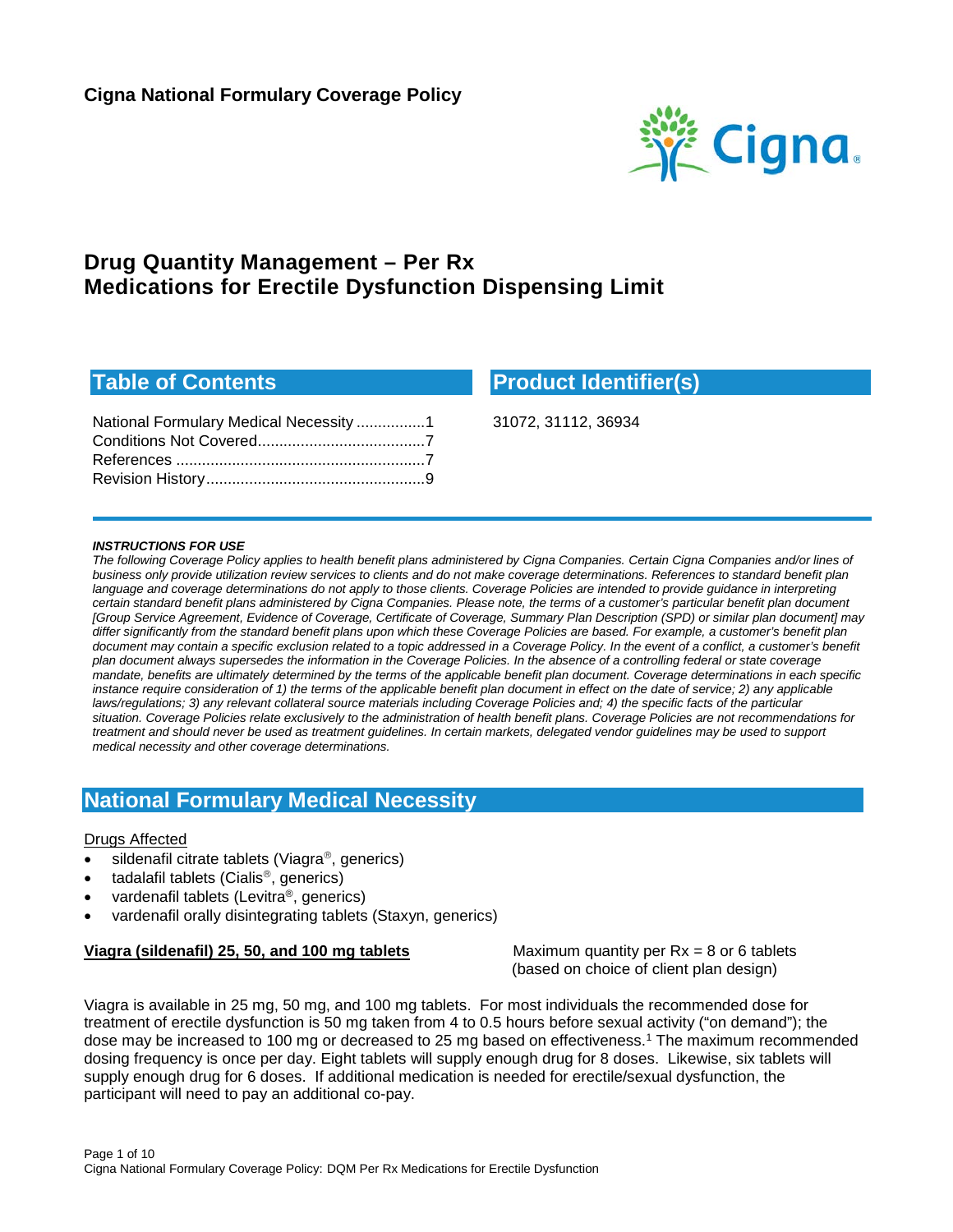#### **Criteria**

#### **Cigna covers quantities as medically necessary when the following criteria are met:**

All approvals are provided for 12 months in duration unless otherwise noted below.

- 1. **Erectile dysfunction or sexual dysfunction:** No overrides recommended.
- 2. **Prophylaxis after radical prostatectomy (early penile rehabilitation).** Approve 30 tablets per dispensing.
	- o Authorization for more than 30 tablets per 30 days is not recommended.
	- o Authorization for additional doses for "on demand" use are not recommended.

Sildenafil 25, 50, or 100 mg given on a daily basis has been used to improve the return of normal spontaneous erectile function, improve tissue oxygenation and prevent penile fibrosis after nerve-sparing radical prostatectomy.30-34 This has included using daily sildenafil in combination with alprostadil (injection, suppository) given 2 to 3 times weekly.<sup>33</sup> Very limited published information from well-designed controlled trials in a sufficient number of individuals and with adequate follow-up is available.

According to a recent review article, pharmacological therapy is currently the most attractive option for individuals with ED post radical prostatectomy due to the favorable safety profile and ease of use.<sup>58</sup>

3. **Pulmonary arterial hypertension (PAH) [men or women]:** Approve the quantity requested, not to exceed 150 tablets of Viagra per dispensing.

Revatio® contains sildenafil citrate, the same active ingredient as Viagra, and is FDA-approved for the treatment of PAH.15 Viagra is available in 25, 50, and 100 mg tablets, and Revatio is available as 20 mg tablets. Sildenafil (Viagra) has been used for PAH based on case reports and placebo-controlled, doubleblind studies. Doses of sildenafil that were used in these reports ranged from 25 mg twice daily to 100 mg five times daily.16-23 Note: PAH can be due to a variety of causes and is associated with many different conditions (e.g., Eisenmenger syndrome). 23-27

4. **Raynaud's phenomenon (men or women):** Approve the quantity requested, not to exceed 90 tablets per dispensing.

Doses ranging from 12.5 mg to 300 mg daily have been used.<sup>9-14</sup> Typical doses and regimens that have been shown to decrease frequency and duration of Raynaud's symptoms (i.e., decrease the number of digital ulcers and speed healing time) are sildenafil 50 mg twice daily to 50 mg three times daily.

5. **Benign prostatic hyperplasia (BPH) with or without erectile dysfunction:** Approve 30 tablets per dispensing.

Daily sildenafil has been effective in men with LUTS due to BPH plus erectile dysfunction.<sup>28-29</sup> In a 12-week, double-blind multicenter study, individuals were randomized to Viagra (50 mg nightly or 30 to 60 minutes before sexual activity for 2 weeks and then increased to 100 mg nightly for 10 weeks) or placebo.<sup>28</sup> Individuals were not on 5α-reductase inhibitors or  $α_1$ -blockers during the study. After 12 weeks, the individuals on Viagra had significant (P < 0.0001) improvements in erectile function and in LUTS from baseline. There was no significant difference in urinary flow between the groups.

6. **High-altitude pulmonary edema (HAPE), treatment or prevention**: Approve one time for the quantity requested, not to exceed 90 tablets per dispensing of Viagra 50 mg. Authorization for additional quantities of Viagra 25 mg or 100 mg is not recommended.

Published guidelines for the prevention of HAPE recommend nifedipine as the preferred pharmacologic treatment option in individuals who have a history of HAPE.35 Other pharmacologic therapies mentioned in the guidelines for the prevention and/or treatment of HAPE include salmeterol inhalation powder, sildenafil, tadalafil, dexamethasone, or acetazolamide. For sildenafil, published guidelines recommend a dose of 50 mg every eight hours for the prevention of HAPE. In a randomized, double-blind, placebo-controlled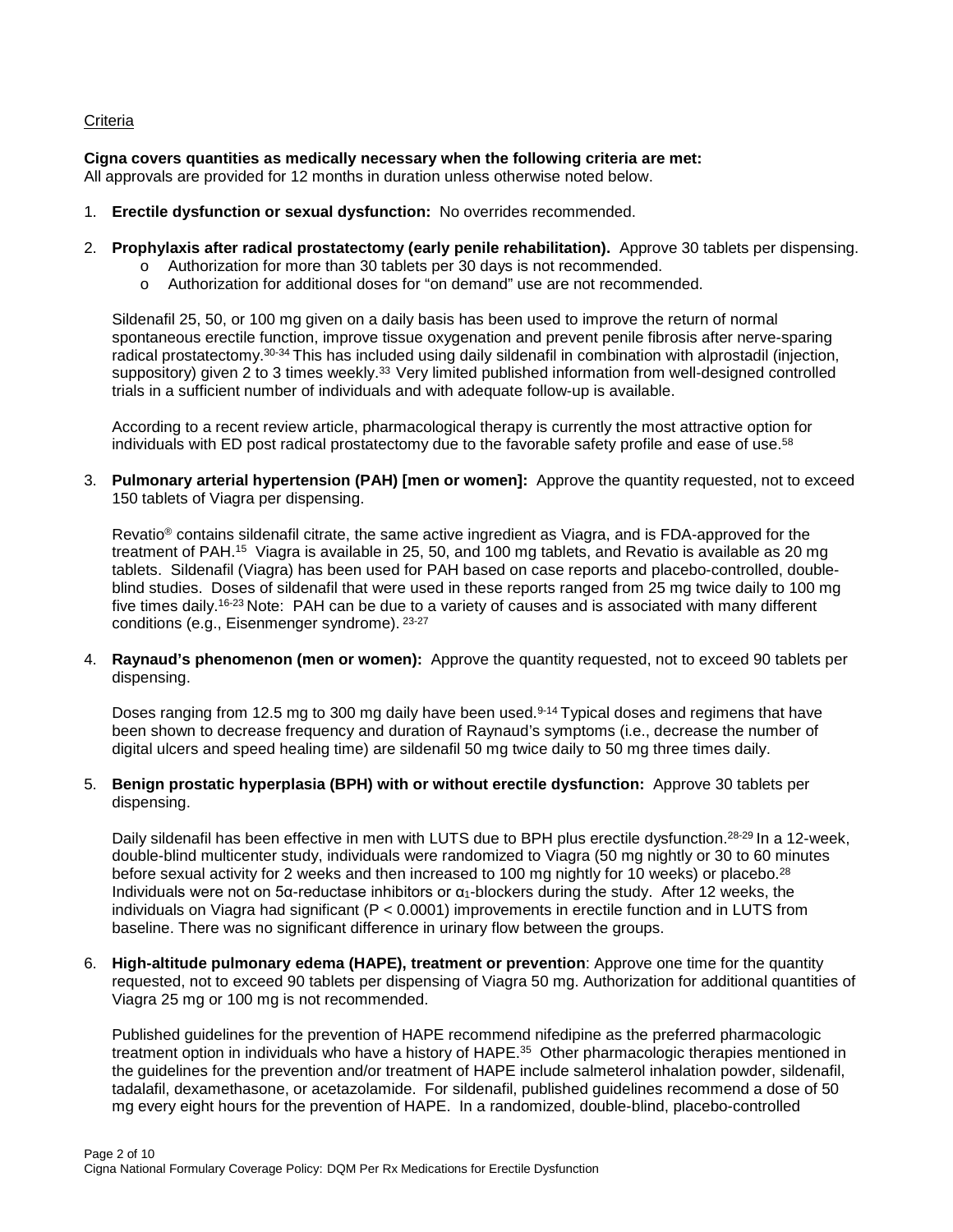crossover study sildenafil 50 mg was shown to significantly improve cardiac output and exercise capability and reduce systolic pulmonary artery pressure at rest and during exercise over placebo in healthy individuals who ascended to a high altitude (5400 m).<sup>36</sup> But in another double-blind, randomized, placebo-controlled study(n = 62), daily administration of Viagra had no significant effect on pulmonary artery systolic pressure (PASP), which is a prerequisite for the development of HAPE, following a period of acclimatization at 3650 meters.<sup>57</sup>

<span id="page-2-0"></span>**Cialis 2.5 mg** Maximum quantity per Rx = 30 tablets

**Cialis 5 mg, 10 mg, 20 mg tablets** Maximum quantity per Rx = 8 or 6 tablets (based on choice of client plan design)

Cialis is available in 2.5 mg, 5 mg, 10 mg, and 20 mg tablets.

#### *Cialis for Use as Needed*

The recommended starting dose for treatment of erectile dysfunction is 10 mg taken prior to anticipated sexual activity (on demand); the dose may be increased to a maximum of 20 mg or decreased to 5 mg based on efficacy and tolerability.7 A starting dose of 5 mg is recommended in individuals with moderate renal impairment and the maximum dose should not exceed 10 mg every 48 hours. The maximum dose in individuals with severe renal impairment on hemodialysis is 5 mg every 72 hours. The maximum dose in individuals with mild or moderate hepatic impairment is 10 mg daily. Eight of the 5 mg, 10 mg or 20 mg tablets will supply enough drug for 8 doses. Likewise, six of the 5 mg, 10 mg or 20 mg tablets will supply enough drug for 6 doses. If additional medication is needed for erectile/sexual dysfunction, the participant will need to pay an additional co-pay.

#### *Cialis for Once Daily Use*

The 2.5 mg and 5 mg tablets are indicated for once daily use. For once daily use for ED, the recommended starting dose is 2.5 mg taken at about the same time each day without regard to timing of sexual activity.<sup>7 The</sup> dose for once daily use may be increased to 5 mg based on efficacy and tolerability. For once daily use for benign prostatic hyperplasia (BPH) or BPH and ED, the recommended dose is 5 mg once daily. For individuals with BPH or BPH/ED and a creatinine clearance 30 to 50 ml/min, the recommended starting dose is 2.5 mg, which may be increased to 5 mg based on individual response. Cialis for once daily use is not recommended for use in individuals with a creatinine clearance less than 30 ml/min or individuals on hemodialysis. Therefore, 30 of the 2.5 mg tablets supplies enough drug for daily use in ED at the recommended starting dose. A coverage review is available for individuals who have BPH or are increasing the dose in ED.

#### **Cigna covers quantities as medically necessary when the following criteria are met:**

All approvals are provided for 12 months in duration unless otherwise noted below.

#### *Cialis 2.5 mg*

No overrides recommended.

#### *Cialis 5 mg*

1. **Benign prostatic hyperplasia (BPH) with or without erectile dysfunction**. Approve 60 of the 5 mg tablets per dispensing.

Tadalafil (Cialis) is FDA-approved for the treatment of signs and symptoms of BPH, including men with ED/BPH.7 Cialis has been effective in individuals with LUTS secondary to BPH and with or without erectile dysfunction.44-48

- 2. **For erectile dysfunction and once daily use, without regard to timing of sexual activity**. Approve 30 of the 5 mg tablets per dispensing in men who have tried the 2.5 mg daily dose and are increasing the dose to 5 mg once daily.
	- Authorization for more than 30 tablets per 30 days is not recommended.
	- Authorization for additional doses for "on demand" use are not recommended.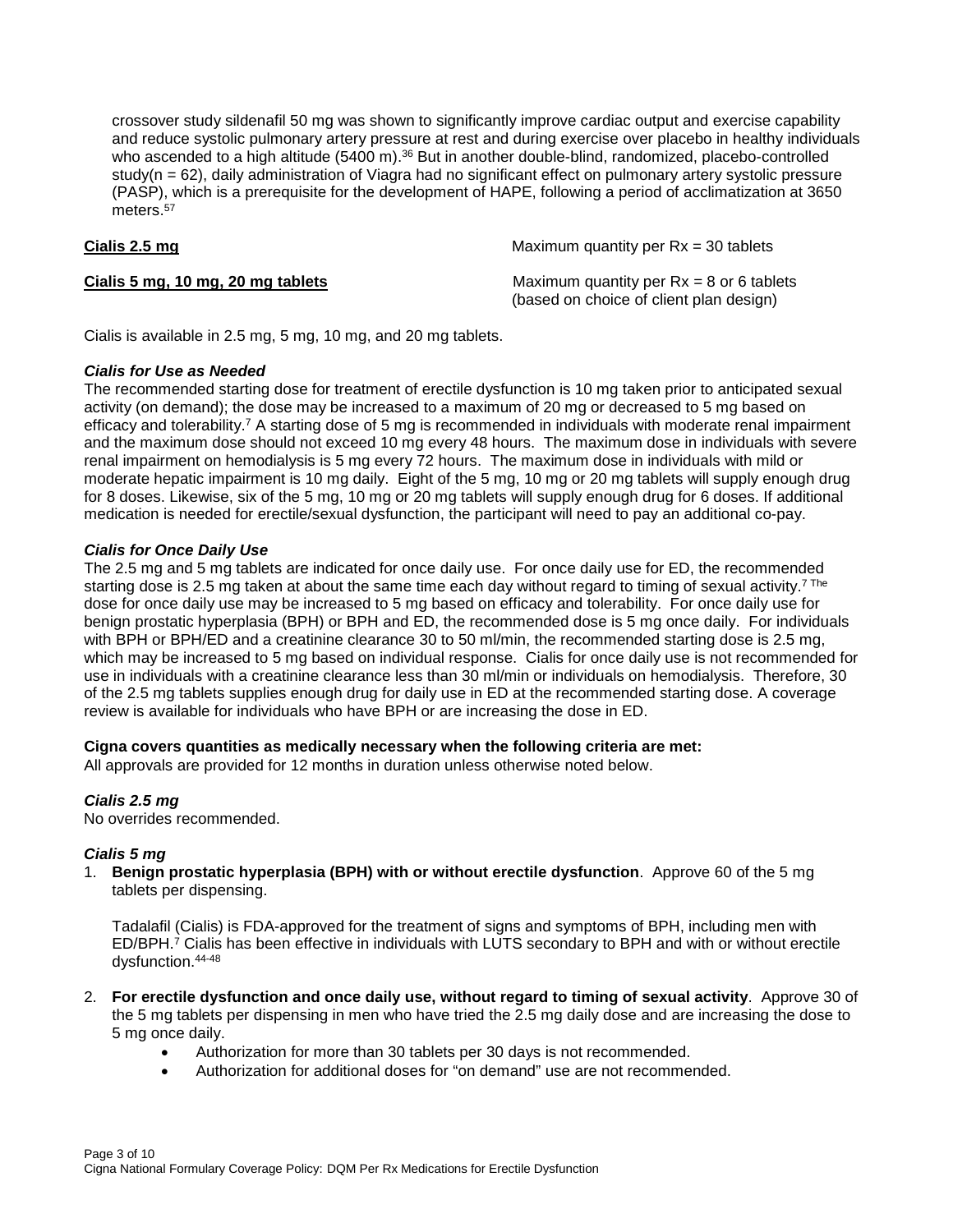- 3. **Prophylaxis after radical prostatectomy (early penile rehabilitation).** Approve 30 of the 5 mg tablets for a 30 day supply.
	- Authorization for more than 30 tablets per 30 days is not recommended.
	- Authorization for additional doses for "on demand" use are not recommended.

Phosphodiesterase-5 (PDE5) inhibitors (sildenafil, vardenafil, and tadalafil) have been used to improve the return of normal spontaneous erectile function, improve tissue oxygenation and prevent penile fibrosis after nerve-sparing radical prostatectomy. Very limited published information from well-designed controlled trials in a sufficient number of individuals and with adequate follow-up is available. According to a recent review article, pharmacological therapy is currently the most attractive option for individuals with ED post radical prostatectomy due to the favorable safety profile and ease of use.58 Cialis 5 mg has been studied on a dosing schedule where individuals took the drug three days per week.<sup>59-61</sup>

4. **Raynaud's phenomenon (men or women).** Approve 60 of the 5 mg tablets per dispensing.

Limited information regarding standard dosing is available for the use of Cialis in Raynaud disease.<sup>41-43</sup> In a study published as an abstract (study design not described), Cialis 20 mg taken two to three times weekly for 4 weeks was compared to pentoxifylline 600 mg twice daily (BID) for 4 weeks in men with severe Raynaud phenomenon associated with autoimmune diseases.41 Results for Raynaud's Condition Score and attack frequency were more favorable with Cialis than with pentoxifylline. In a double-blind, randomized crossover trial involving 24 individuals who were refractory to vasodilators, Cialis 20 mg administered every other day improved symptoms, healed and prevented new digital ulcers, and improved quality of life, compared to placebo.43 In an open-label study, 20 men with systemic sclerosis and Raynaud phenomenon received conventional therapy for Raynaud phenomenon for 12 weeks and then Cialis 10 mg daily for 12 weeks.42 Cialis decreased the mean number of Raynaud attacks by more than 68% (from 158  $\pm$  50 to 108  $\pm$  34.3) and improved the Raynaud Condition Score by more than 70% (from  $2.8 \pm 0.6$  to  $2.15 \pm 0.6$ ).

5. **High-altitude pulmonary edema (HAPE), treatment or prevention**: Approve one time up to 120 tablets of Cialis 5 mg per dispensing.

Published guidelines for the prevention of HAPE recommend nifedipine as the preferred pharmacologic treatment option in individuals who have a history of HAPE.<sup>35</sup> Other pharmacologic therapies mentioned in the guidelines for the prevention and/or treatment of HAPE include salmeterol, sildenafil, tadalafil, dexamethasone, or acetazolamide. For tadalafil, published guidelines recommend a dose of 10 mg twice daily for prevention of HAPE.

6. **Pulmonary arterial hypertension (PAH) [men or women].** Approve up to 60 of the 5 mg tablets per dispensing.

Adcirca contains tadalafil, the same active ingredient as Cialis. It comes in 20 mg and 40 mg tablets and is FDA approved at a dose of 40 mg once daily for the treatment of PAH to improve exercise ability.<sup>49</sup> Tadalafil in doses of 10 mg every 36 hours and 10 mg daily have been used for PAH based on case reports, case series, and a placebo-controlled, double-blind study.<sup>50-54</sup> Individuals using 20 mg or 40 mg of Cialis for PAH should use Adcirca.

### *Cialis 10 mg and 20 mg*

7. **Benign prostatic hyperplasia (BPH) with or without erectile dysfunction**. Approve 30 of the10 mg or 20 mg tablets per dispensing.

While the 2.5 mg and 5 mg strengths of Cialis are FDA-approved for daily use in treating BPH, several studies have demonstrated the effects of daily tadalafil 2.5 mg, 5 mg, 10 mg or 20 mg on lower urinary tract symptoms (LUTS) due to BPH.<sup>44-48</sup>

8. **Raynaud's phenomenon (men or women).** Approve 30 of the 10 mg tablets or 15 of the 20 mg tablets per dispensing.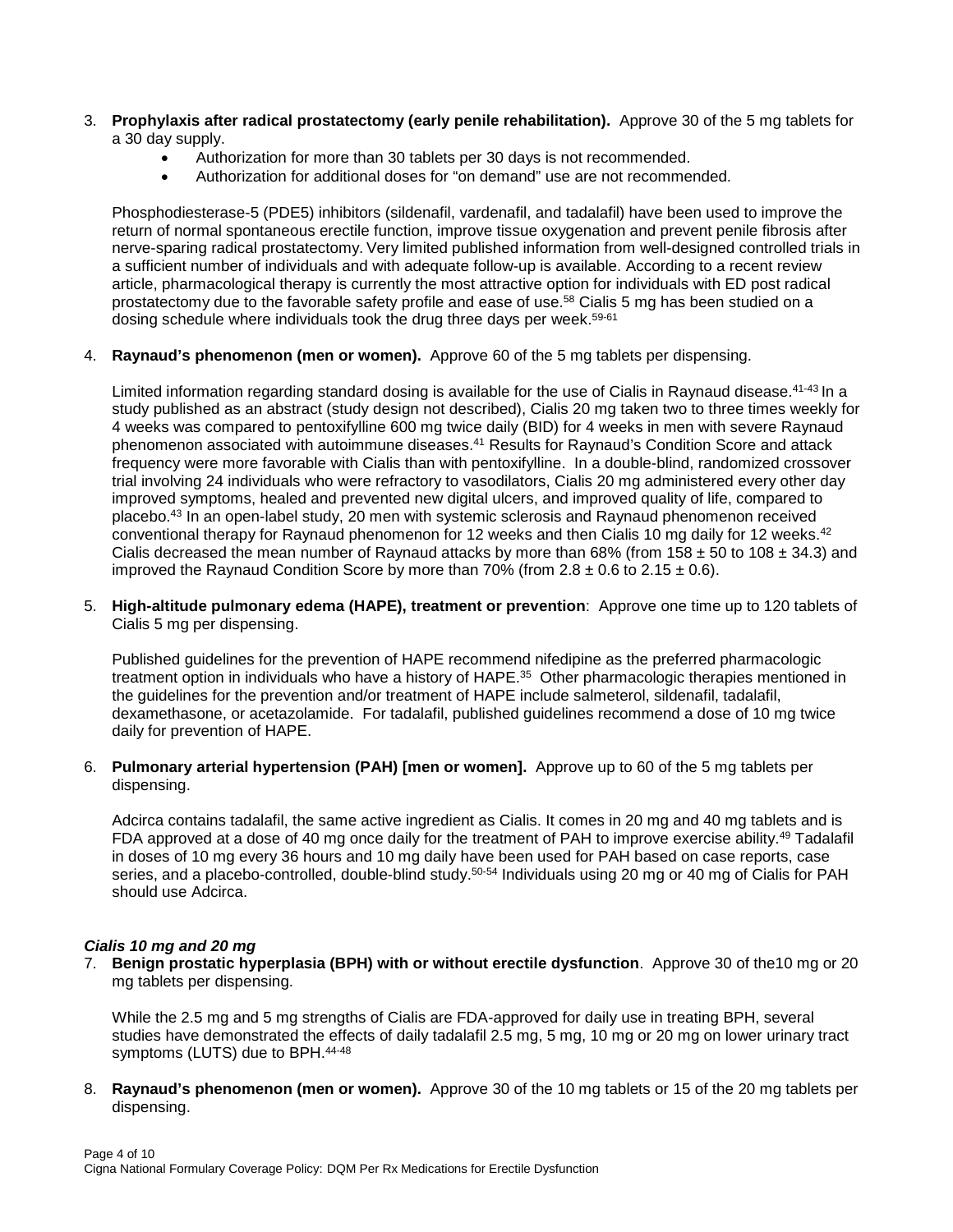Limited information regarding standard dosing is available for the use of Cialis in Raynaud disease.<sup>41-43</sup> In a study published as an abstract (study design not described), Cialis 20 mg taken two to three times weekly for 4 weeks was compared to pentoxifylline 600 mg twice daily (BID) for 4 weeks in men with severe Raynaud phenomenon associated with autoimmune diseases.41 Results for Raynaud's Condition Score and attack frequency were more favorable with Cialis than with pentoxifylline. In a double-blind, randomized crossover trial involving 24 individuals who were refractory to vasodilators, Cialis 20 mg administered every other day improved symptoms, healed and prevented new digital ulcers, and improved quality of life, compared to placebo.43 In an open-label study, 20 men with systemic sclerosis and Raynaud phenomenon received conventional therapy for Raynaud phenomenon for 12 weeks and then Cialis 10 mg daily for 12 weeks.<sup>42</sup> Cialis decreased the mean number of Raynaud attacks by more than 68% (from 158  $\pm$  50 to 108  $\pm$  34.3) and improved the Raynaud Condition Score by more than 70% (from  $2.8 \pm 0.6$  to  $2.15 \pm 0.6$ ).

- 9. **Prophylaxis after radical prostatectomy (early penile rehabilitation).** Approve 13 of the 10 mg or 20 mg tablets per dispensing.
	- Authorization for more than 13 tablets per dispensing is not recommended.
	- Authorization for additional doses for "on demand" use are not recommended.

Phosphodiesterase-5 (PDE5) inhibitors (sildenafil, vardenafil, and tadalafil) have been used to improve the return of normal spontaneous erectile function, improve tissue oxygenation and prevent penile fibrosis after nerve-sparing radical prostatectomy. Very limited published information from well-designed controlled trials in a sufficient number of individuals and with adequate follow-up is available. According to a recent review article, pharmacological therapy is currently the most attractive option for individuals with ED post radical prostatectomy due to the favorable safety profile and ease of use.58 Cialis 10 mg and 20 mg have been studied on a dosing schedule where individuals took the drug three days per week.<sup>40,59-61</sup>

10. **High-altitude pulmonary edema (HAPE), treatment or prevention**: Approve one time up to 60 tablets of Cialis 10 mg or 30 tablets of Cialis 20 mg per dispensing.

Published guidelines for the prevention of HAPE recommend nifedipine as the preferred pharmacologic treatment option in individuals who have a history of HAPE.<sup>35</sup> Other pharmacologic therapies mentioned in the guidelines for the prevention and/or treatment of HAPE include salmeterol, sildenafil, tadalafil, dexamethasone, or acetazolamide. For tadalafil, published guidelines recommend a dose of 10 mg twice daily for prevention of HAPE.

11. **Pulmonary arterial hypertension (PAH) [men or women]**. Approve up to 30 of the 10 mg tablets per dispensing. Authorization for additional quantities of Cialis 20 mg is not recommended.

Adcirca contains tadalafil, the same active ingredient as Cialis. It comes in 20 mg and 40 mg tablets and is FDA approved at a dose of 40 mg once daily for the treatment of PAH to improve exercise ability.<sup>49</sup> Tadalafil in doses of 10 mg every 36 hours and 10 mg daily have been used for PAH based on case reports, case series, and a placebo-controlled, double-blind study.<sup>50-54</sup> Individuals using 20 mg or 40 mg of Cialis for PAH should use Adcirca.

<span id="page-4-0"></span>**Levitra 10 mg tablets** Maximum quantity per Rx = 8 or 6 tablets (based on choice of client plan design)

<span id="page-4-1"></span>**Staxyn 10 mg tablets** Maximum quantity per Rx = 8 or 6 tablets (based on choice of client plan design)

Levitra and Staxyn both contain the same active ingredient: vardenafil. Levitra is available in 2.5 mg, 5 mg, 10 mg, and 20 mg film-coated tablets. The recommended starting dose for treatment of erectile dysfunction is 10 mg taken approximately 1 hour before sexual activity ("on demand").<sup>2</sup> The dose may be increased to a maximum of 20 mg or decreased to 5 mg based on efficacy and tolerability. A starting dose of 5 mg is recommended in individuals ≥ 65 years of age and in individuals with moderate hepatic impairment. The maximum dose in individuals with moderate hepatic impairment is 10 mg. The dosage may need to be adjusted in individuals taking certain other medications (e.g., 2.5 mg every 72 hours when taken with ritonavir; 2.5 mg or 5 mg every 24 hours maximum when taken with itraconazole or ketoconazole depending on the dosage of the antifungal). The maximum dosing frequency is once per day for erectile dysfunction.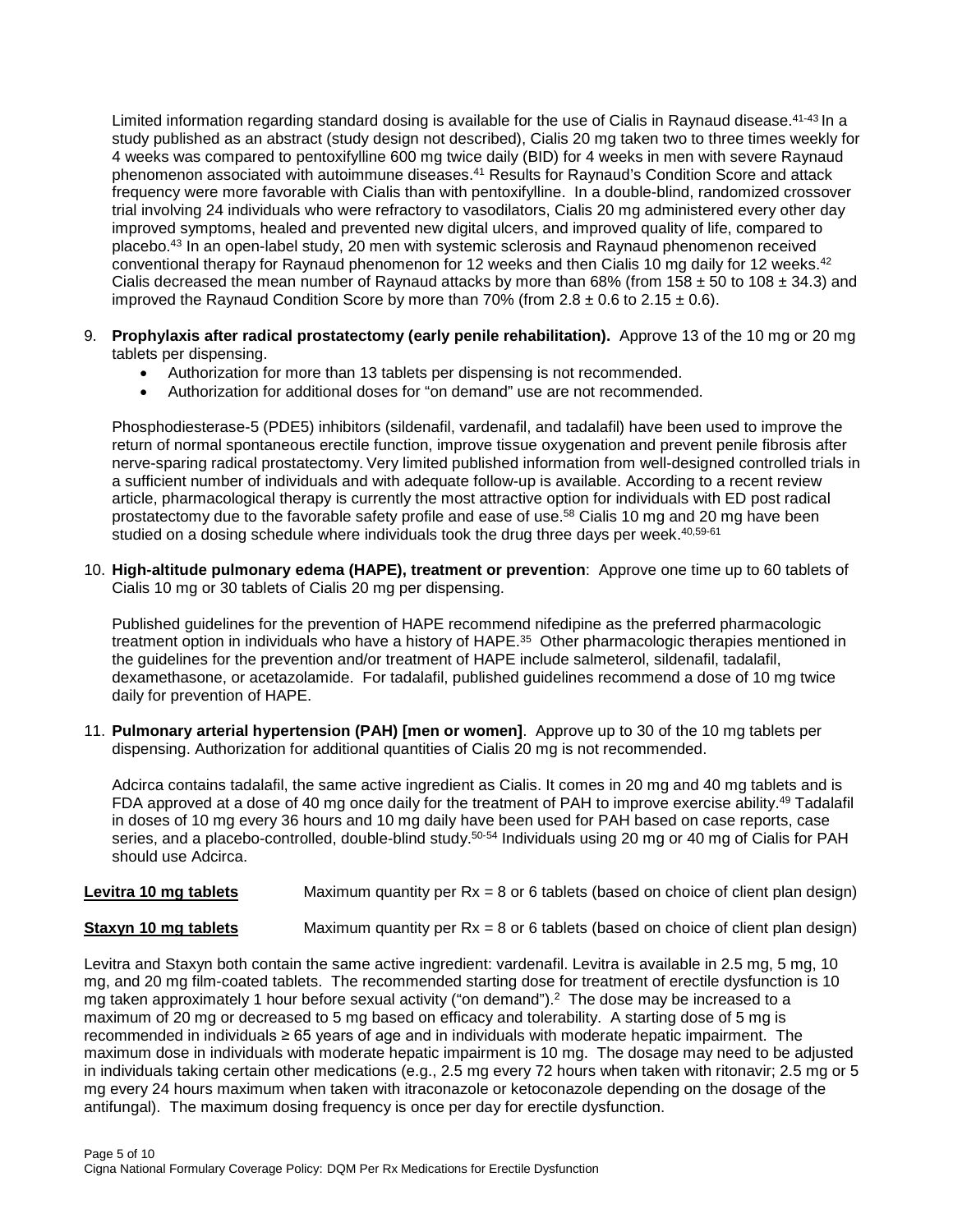Staxyn is available as a 10 mg orally disintegrating tablets (ODT). The recommended dose for the treatment of erectile dysfunction is 10 mg taken orally, as needed, approximately 60 minutes before sexual activity.<sup>8</sup> The maximum dosing frequency is one tablet per day for erectile dysfunction. Staxyn is not recommended for use in individuals with moderate (Child-Pugh B) or severe (Child-Pugh C) hepatic impairment and individuals on renal dialysis. Staxyn is also not recommended in individuals also taking potent or moderate CYP3A4 inhibitors (e.g., ketoconazole, itraconzole, ritonavir, clarithromycin). The package labeling notes Staxyn is not interchangeable with vardenafil 10 mg film-coated tablets because Staxyn provides higher systemic exposure compared to vardenafil 10 mg film-coated tablets. When comparing vardenafil film-coated tablets and the ODT formulation maximum concentrations in plasma after a single dose  $(C_{\text{max}})$  are comparable, while time to maximum plasma concentration  $(T_{max})$  is slightly longer with the ODT formulation. However, it is thought that this is unlikely to result in clinically relevant differences in drug absorption. For individuals that require a lower or higher dose of vardenafil, it is recommended that they use vardenafil film-coated tablets.<sup>2</sup>

Eight tablets of either Levitra or Staxyn will supply enough drug for eight doses. Likewise, six tablets will supply enough drug for six doses. Staxyn is supplied in foil blisterpacks and supplied as a four tablet unit, so dispensing six tablets will require that part of a blisterpack will be dispensed. If additional medication is needed for erectile/sexual dysfunction, the participant will need to pay an additional co-pay.

#### **Cigna covers quantities as medically necessary when the following criteria are met:**

All approvals are provided for 12 months in duration unless otherwise noted below.

#### *Levitra 2.5 mg, 5 mg, 20 mg*

- 1. **Prophylaxis after radical prostatectomy (early penile rehabilitation).** Approve 30 tablets per dispensing.
	- Authorization for more than 30 tablets per 30 days is not recommended.
	- Authorization for additional doses for "on demand" use are not recommended.

Phosphodiesterase-5 (PDE5) inhibitors (sildenafil, vardenafil, and tadalafil) have been used to improve the return of normal spontaneous erectile function, improve tissue oxygenation and prevent penile fibrosis after nerve-sparing radical prostatectomy. Very limited published information from well-designed controlled trials in a sufficient number of individuals and with adequate follow-up is available. According to a recent review article, pharmacological therapy is currently the most attractive option for individuals with ED post radical prostatectomy due to the favorable safety profile and ease of use.58 Levitra has been studied on a dosing schedule where individuals took the drug once daily.<sup>39, 57</sup>

2. No other overrides recommended.

#### *Levitra 10 mg and Staxyn 10 mg*

1. **Raynaud's phenomenon (men or women).** Approve the requested quantity, not to exceed 60 of the 10 mg tablets per dispensing.

At a dose of vardenafil 10 mg twice daily, individuals with primary and secondary Raynaud Phenomenon reported a reduction in the number duration of Raynaud attacks per day as well as improvements in digital blood flow and Raynaud Condition Score (RCS).37,41,62

2. **Benign prostatic hyperplasia (BPH) with or without erectile dysfunction.** Approve the requested quantity, not to exceed 60 of the 10 mg tablets per dispensing.

In a phase 2b, multicenter, parallel group, double-blind trial, 222 men with lower urinary tract symptoms (LUTS) secondary to BPH with or without concomitant erectile dysfunction were randomized to vardenafil 10 mg or placebo twice daily for 8 weeks.<sup>38</sup> There was an initial 4-week run-in period where no study drug or placebo was given. Other medications for BPH and erectile dysfunction were stopped before and during the study. Individuals had an International Prostate Symptom Score (IPSS) ≥ 12 (mean baseline scores 16.8). The primary efficacy parameters were the IPSS total score and the maximum urinary flow rate  $(Q<sub>max</sub>)$  with 2.2 points difference in IPSS and 2 mL/sec in  $Q_{\text{max}}$  being significant. After 8 weeks there was a significant improvement in the IPSS total score for vardenafil vs. placebo (-5.9 and -3.6, respectively; difference = 2.3;  $P = 0.0013$ ). This improvement is comparable to those reported with α-blockers. Q<sub>max</sub> did not change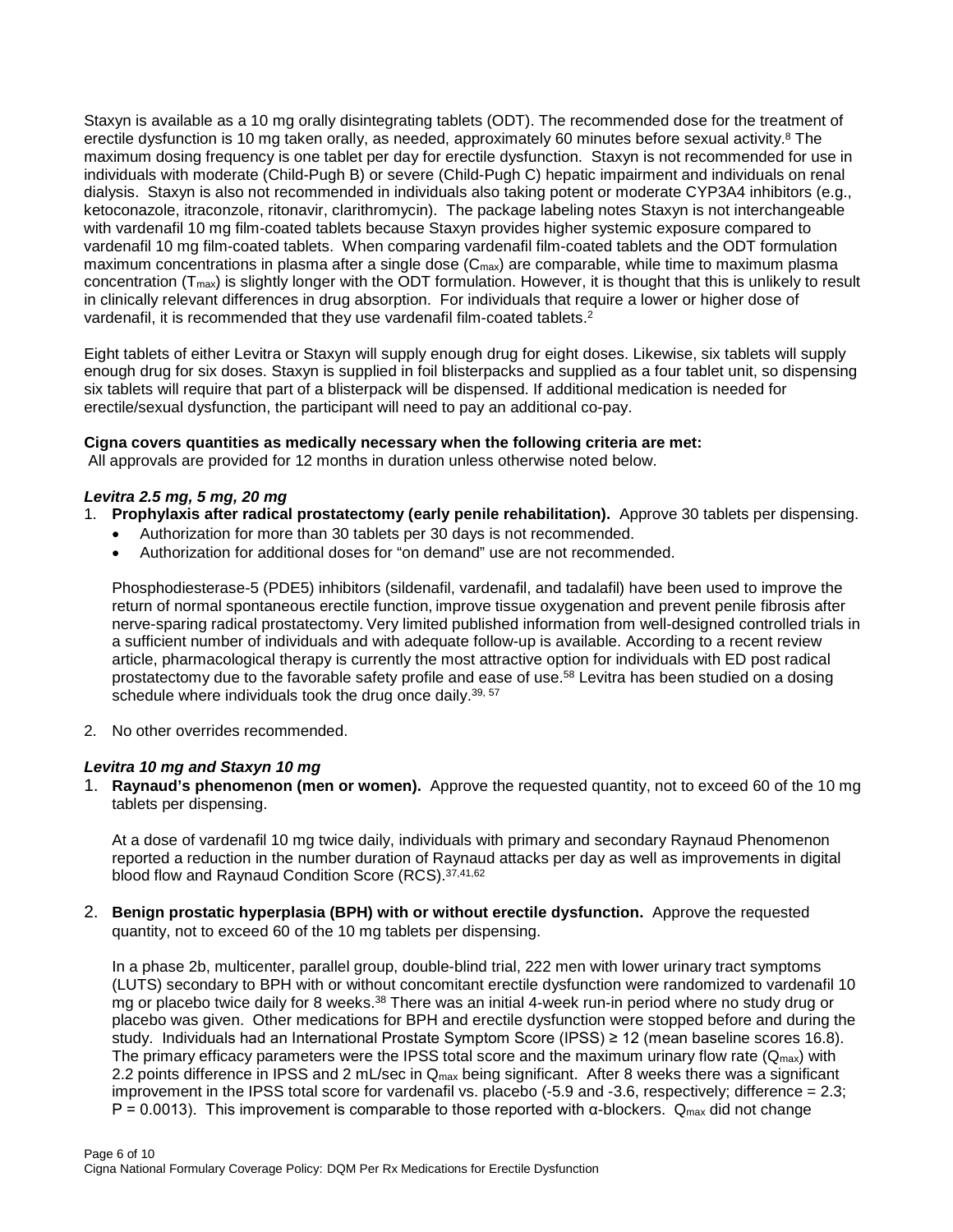significantly with therapy, but baseline values were already close to normal. Vardenafil therapy was associated with a nominally statistically significant improvement in erectile function compared to placebo.

- 3. **Prophylaxis after radical prostatectomy (early penile rehabilitation).** Approve 30 of the 10 mg tablets per dispensing.
	- Authorization for more than 30 tablets per 30 days is not recommended.
	- Authorization for additional doses for "on demand" use are not recommended.

Phosphodiesterase-5 (PDE5) inhibitors (sildenafil, vardenafil, and tadalafil) have been used to improve the return of normal spontaneous erectile function, improve tissue oxygenation and prevent penile fibrosis after nerve-sparing radical prostatectomy. Very limited published information from well-designed controlled trials in a sufficient number of individuals and with adequate follow-up is available. According to a recent review article, pharmacological therapy is currently the most attractive option for individuals with ED post radical prostatectomy due to the favorable safety profile and ease of use.58 Levitra has been studied on a dosing schedule where individuals took the drug once daily.<sup>39, 57</sup>

**NOTE:** Stendra, alprostadil injection (Caverject, Edex), and urethral suppository (Muse) are subject to Per Rx quantity limits, but do not have exceptions and are not included in this policy.

## <span id="page-6-0"></span>**Conditions Not Covered**

Any other exception is considered not medically necessary.

## <span id="page-6-1"></span>**References**

- 1. Viagra [prescribing information]. New York, NY: Pfizer Laboratories; December 2017.
- 2. Levitra tablets [prescribing information]. Whippany, NJ: Bayer HealthCare Pharmaceuticals Inc.; November 2018.
- 3. Cialis [prescribing information]. Indianapolis, IN: Eli Lilly and Company; February 2018.
- 4. Staxyn orally disintegrating tablets [prescribing information].Whippany, NJ: Bayer HealthCare Pharmaceuticals Inc.; August 2017.
- 5. Kumana CR, Cheung GT, Lau CS. Severe digital ischaemia treated with phosphodiesterase inhibitors. *Ann Rheum Dis.* 2004;63:1522-1524.
- 6. Rosenkranz S, Diet F, Karasch T, et al. Sildenafil improved pulmonary hypertension and peripheral blood flow in a patient with scleroderma-associated lung fibrosis and the raynaud phenomenon. *Ann Intern Med*. 2003;139:871-873.
- 7. Hachulla E, Hatron PY, Carpentier P, et al. Efficacy of sildenafil on ischaemic digital ulcer healing in systemic sclerosis: the placebo-controlled SEDUCE study. *Ann Rheum Dis*. 2015 May 20.
- 8. Brueckner CS, Becker MO, Kroencke T, et al. Effect of sildenafil on digital ulcers in systemic sclerosis: analysis from a single centre pilot study. *Ann Rheum Dis*. 2010 Aug;69(8);1475-8.
- 9. Gore J, Silver R. Oral sildenafil for the treatment of Raynaud's phenomenon and digital ulcers secondary to systemic sclerosis. *Ann Rheum Dis*. 2005;64:1387.
- 10. Fries R, Shariat K, von Wilmowsky H, et al. Sildenafil in the treatment of Raynaud's phenomenon resistant to vasodilatory therapy. *Circulation.* 2005;112:2980-2985.
- 11. Revatio [prescribing information]. New York, NY: Pfizer, Inc; February 2020.
- 12. Watanabe H, Ohashi K, Takeuchi K, et al. Sildenafil for primary and secondary pulmonary hypertension*. Clin Pharmacol Ther*. 2002;71:398-402.
- 13. Jackson G, Chambers J. Sildenafil for primary pulmonary hypertension: short and long-term symptomatic benefit. *Int J Clin Pract*. 2002;56:397-398.
- 14. Prasad S, Wilkinson J, Gatzoulis MA. Sildenafil in primary pulmonary hypertension. *N Engl J Med*. 2000;343:1342.
- 15. Sayin T, Ozenci M. Sildenafil in primary pulmonary hypertension is there a subset of patients who respond favourably. *Can J Cardiol*. 2002;18:676-678.
- 16. Abrams D, Schulze-Neick I, Magee AG. Sildenafil as a selective pulmonary vasodilator in childhood primary pulmonary hypertension. *Heart*. 2000;84:e4.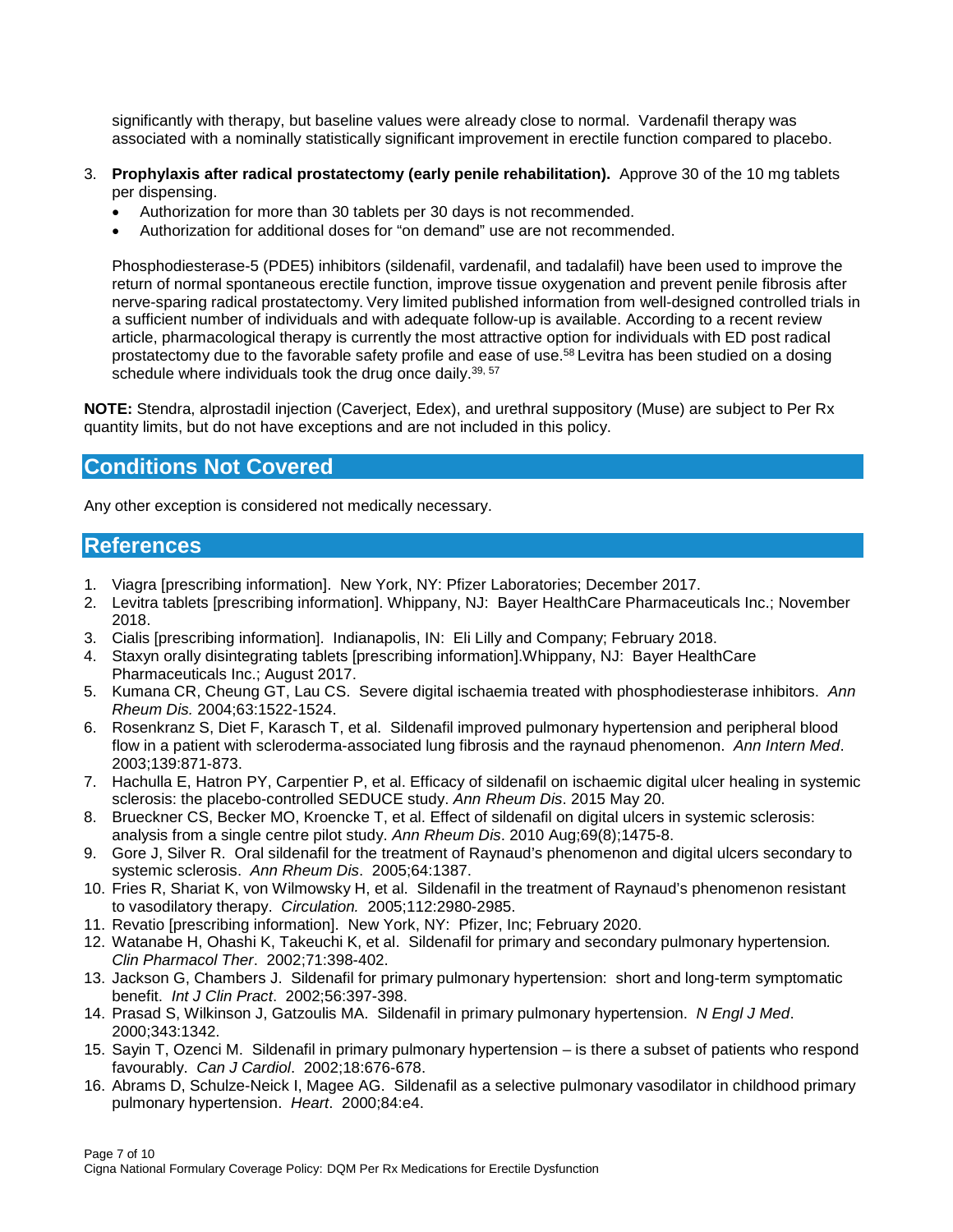- 17. Sastry BK, Narasimhan C, Reddy NK, Raju BS. Clinical efficacy of sildenafil in primary pulmonary hypertension: a randomized, placebo-controlled, double-blind, crossover study. *J Am Coll Cardiol*. 2004;43:1149-53.
- 18. Galié N, Ghofrani HA, Torbicki A, et al; Sildenafil Use in Pulmonary Arterial Hypertension (SUPER) Study Group. Sildenafil citrate therapy for pulmonary arterial hypertension. *N Engl J Med.* 2005;353:2148-2157.
- 19. Garg N, Sharma MK, Sinha N. Role of oral sildenafil in severe pulmonary arterial hypertension: Clinical efficacy and dose response relationship. *Int J Cardiol.* 2007;120:306-313.
- 20. Singh TP, Rohit M, Grover A, et al. A randomized, placebo-controlled, double-blind, crossover study to evaluate the efficacy of oral sildenafil therapy in severe pulmonary artery hypertension. *Am Heart J*. 2006;151:851.e1-5.
- 21. Wort SJ. Sildenafil in Eisenmenger syndrome: safety first. *Int J Cardiol.* 2007;120:314-316.
- 22. Lim ZS, Salmon AP, Vettukattil JJ, et al. Sildenafil therapy for pulmonary arterial hypertension associated with atrial septal defects. *Int J Cardiol.* 2007;118:178-182.
- 23. Chau EM, Fan KY, Chow WH. Effects of chronic sildenafil in patients with Eisenmenger syndrome versus idiopathic pulmonary arterial hypertension. *Int J Cardiol.* 2007;120:301-305.
- 24. McVary KT, Monnig W, Camps JL, et al. Sildenafil citrate improves erectile function and urinary symptoms in men with erectile dysfunction and lower urinary tract symptoms associated with benign prostatic hyperplasia: a randomized, double-blind trial. *J Urol.* 2007;177:1071-1077.
- 25. Eryildirim B, Aktas A, Kuyumcuoglu U, et al. The effectiveness of sildenafil citrate in patients with erectile dysfunction and lower urinary system symptoms and the significance of asymptomatic inflammatory prostatitis. *Int J Impot Res*. 2010;22(6):349-54.
- 26. Schwartz EJ, Wong P, Graydon RJ. Sildenafil preserves intracorporeal smooth muscle after radical retropubic prostatectomy. *J Urol*. 2004;171(2 Pt 1):771-774.
- 27. Raina R, Pahlajani G, Agarwal A, Zippe CD. Early penile rehabilitation following radical prostatectomy: Cleveland clinic experience. *Int J Impot Res.* 2008;20:121-126.
- 28. Padma-Nathan H, McCullough A, Guiliano F, et al. Postoperative nightly administration of sildenafil citrate significantly improves normal spontaneous erectile function after bilateral nerve-sparing radical prostatectomy [abstract]. *J Urol.* 2003;169(suppl 4):375.
- 29. Nandipati K, Raina R, Agarwal A, et al. Early combination therapy: intracavernosal injections and sildenafil following radical prostatectomy increases sexual activity and the return of natural erections. *Int J Impot Res.* 2006;18:446-451.
- 30. Bannowsky A, Schulze H, van der Horst C, et al. Recovery of erectile function after nerve-sparing radical prostatectomy: improvement with nightly low-dose sildenafil. *BJU Int.* 2008;101:1279-1283.
- 31. Luks AM, McIntosh SE, Grissom CK, et al. Wilderness Medical Society Practice Consensus Guidelines for the Prevention and Treatment of Acute Altitude Illness: 2014 Update. *Wilderness Environ Med*. 2014;.25:S4-S14.
- 32. Ghofrani HA, Reichenberger F, Kohstall MG, et al. Sildenafil increased exercise capacity during hypoxia at low altitudes and at Mount Everest base camp: a randomized, double-blind, placebo-controlled crossover trial. *Ann Intern Med.* 2004;141:169-177.
- 33. Caglayan E, Huntgeburth M, Karasch T, et al. Phosphodiesterase type 5 inhibition is a novel therapeutic option in Raynaud disease. *Arch Intern Med*. 2006;166:231-233.
- 34. Stief CG, Porst H, Neuser D, et al. A randomised, placebo-controlled study to assess the efficacy of twicedaily vardenafil in the treatment of lower urinary tract symptoms secondary to benign prostatic hyperplasia. *Eur Urol.* 2008;53:1236-1244.
- 35. Montorsi F, Brock G, Lee J, et al. Effect of nightly versus on-demand vardenafil on recovery of erectile function in men following bilateral nerve-sparing radical prostatectomy. *Eur Urol.* 2008;54:924-931.
- 36. Montorsi F, Brock G, Stolzenburg JU, Mulhall J, et al. Effects of tadalafil treatment on erectile function recovery following bilateral nerve-sparing radical prostatectomy: a randomized placebo-controlled study (REACTT). *Eur Urol.* 2014;65:587-596.
- 37. Levien T. Advances in the Treatment of Raynaud's Phenomenon. Vasc Health Risk Manag. 2010: (6)167- 168
- 38. Rosato E, Letizia C, Proietti M, et al. Plasma adrenomedullin and endothelin-1 levels are reduced and Raynaud's phenomenon improved by daily Tadalafil administration in male patients with systemic sclerosis. *J Biol Regul Homeost Agents.* 2009;23:23-29.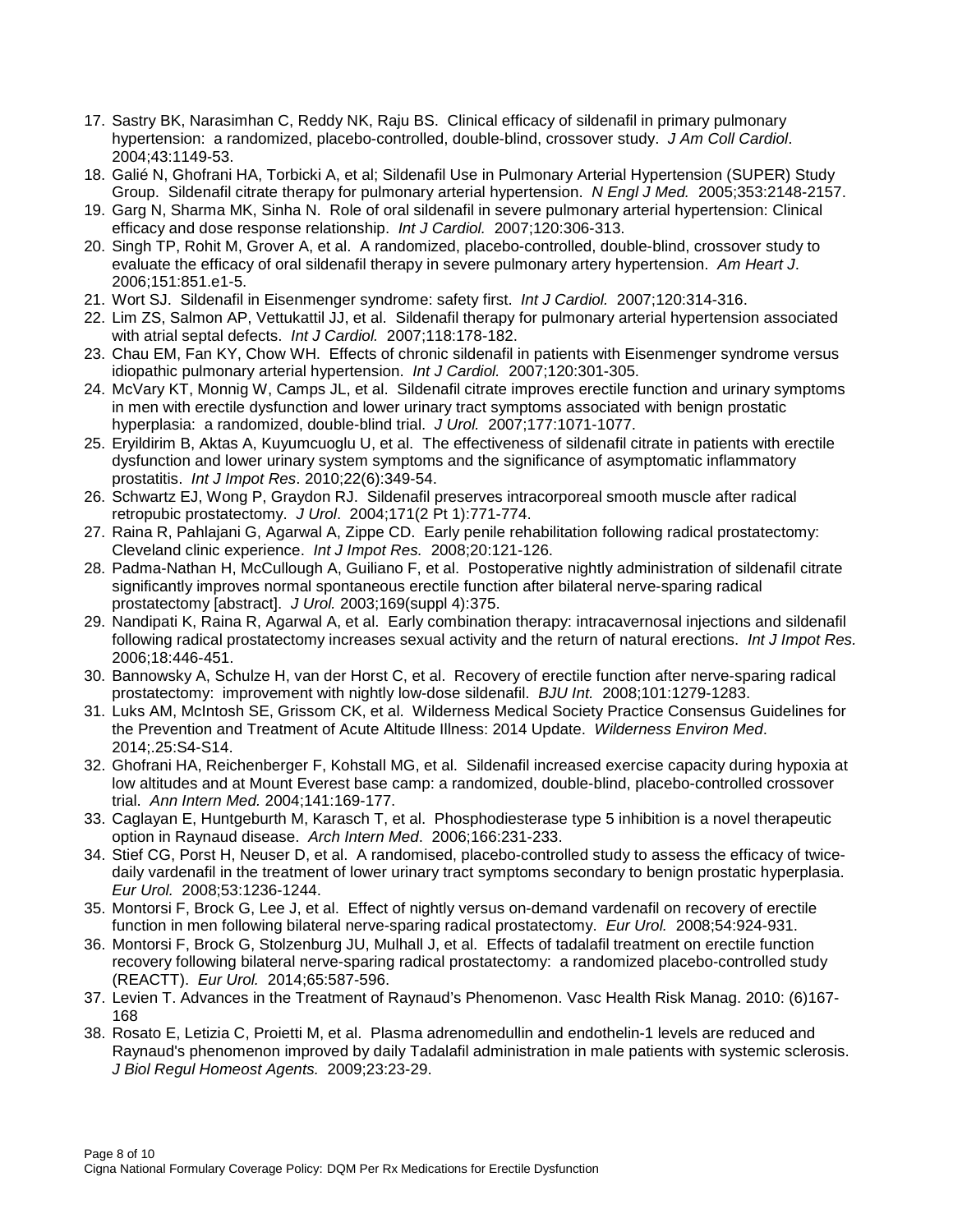- 39. [Shenoy PD,](http://www.ncbi.nlm.nih.gov/pubmed?term=Shenoy%20PD%5BAuthor%5D&cauthor=true&cauthor_uid=20837499) [Kumar S,](http://www.ncbi.nlm.nih.gov/pubmed?term=Kumar%20S%5BAuthor%5D&cauthor=true&cauthor_uid=20837499) [Jha LK,](http://www.ncbi.nlm.nih.gov/pubmed?term=Jha%20LK%5BAuthor%5D&cauthor=true&cauthor_uid=20837499) et al. [Efficacy of tadalafil in secondary Raynaud's phenomenon resistant to](http://www.ncbi.nlm.nih.gov/pubmed/20837499)  vasodilator [therapy: a double-blind randomized cross-over trial.](http://www.ncbi.nlm.nih.gov/pubmed/20837499) *[Rheumatology \(Oxford\).](http://www.ncbi.nlm.nih.gov/pubmed)* 2010 Dec;49(12):2420-8.
- 40. McVary KT, Roehrborn CG, Kaminetsky JC, et al. Tadalafil relieves lower urinary tract symptoms secondary to benign prostatic hyperplasia. *J Urol.* 2007;177:1401-1407.
- 41. Roehrborn CG, McVary KT, Elion-Mboussa A, Viktrup L. Tadalafil administered once daily for lower urinary tract symptoms secondary to benign prostatic hyperplasia: a dose finding study. *J Urol.* 2008;180:1228- 1234.
- 42. Liguori G, Trombetta C, De Giorgi G, et al. Efficacy and safety of combined oral therapy with tadalafil and alfuzosin: an integrated approach to the management of patients with lower urinary tract symptoms and erectile dysfunction. Preliminary report. *J Sex Med.* 2009;6:544-552.
- 43. Bechara A, Romano S, Casabé A, et al. Comparative efficacy assessment of tamsulosin vs. tamsulosin plus tadalafil in the treatment of LUTS/BPH. Pilot study. *J Sex Med.* 2008;5:2170-2178.
- 44. [Broderick GA,](http://www.ncbi.nlm.nih.gov/pubmed?term=%22Broderick%20GA%22%5BAuthor%5D) [Brock GB,](http://www.ncbi.nlm.nih.gov/pubmed?term=%22Brock%20GB%22%5BAuthor%5D) [Roehrborn CG,](http://www.ncbi.nlm.nih.gov/pubmed?term=%22Roehrborn%20CG%22%5BAuthor%5D) et al. Effects of tadalafil on lower urinary tract symptoms secondary to benign prostatic hyperplasia in men with or without erectile dysfunction. Urology. 2010 Jun;75(6):1452-8.
- 45. Adcirca tablets [prescribing information]. Indianapolis, IN: Eli Lilly and Company; September 2020.
- 46. Galie N, Brundage BH, Fhofrani HA, et al, on behalf of the Pulmonary Artery Hypertension and Response to Tadalafil (PHIRST) Study Group. Tadalafil therapy for pulmonary arterial hypertension. *Circulation.*  2009;119:2894-2903.
- 47. De Carvalho AC, Hovnanian AL, Fernandes CJ, et al. Tadalafil as treatment for idiopathic pulmonary arterial hypertension. *Arq Bras Cardiol.* 2006;87(5):e195-d197.
- 48. Tay EL, Geok-Mui MK, Poh-Hoon MC, Yip J. Sustained benefit of tadalafil in patients with pulmonary arterial hypertension with prior response to sildenafil: a case series of 12 patients. *Int J Cardiol.* 2008;125(3):416- 417
- 49. Kim HS, Park JH, Park SJ, et al. Use of tadalafil for treating pulmonary arterial hypertension secondary to chronic obstructive pulmonary disease. *Korean J Intern Med.* 2007;22(1):37-39.
- 50. Bendayan D, Shitrit D, Kramer MR. Combination therapy with prostacyclin and tadalafil for severe pulmonary arterial hypertension: a pilot study. *Respirol.* 2008;13(6):916-918.
- 51. Raina R, Pahlajani G, Agarwal A, Zippe CD. The early use of transurethral alprostadil after radical prostatectomy potentially facilitates an earlier return of erectile function and successful sexual activity. *BJU Int.* 2007;100:1317-1321.
- 52. Bates MGD, Thompson AAR, Baillie JK, et al. Sildenafil citrate for the prevention of high altitude hypoxic pulmonary hypertension: double blind, randomized, placebo-controlled trial. *High Alt Med Biol.* 2011; 12:207-214.
- 53. Bannowsky A, Ahlen HV, Loch T. Increasing the dose of vardenafil on a daily basis does not improve erectile function after unilateral nerve-sparing radical prostatectomy. *J Sex Med.* 2012; 9:1448-1452.
- 54. Magheli A, Burnett AL. Erectile dysfunction following prostatectomy: prevention and treatment. *Nat. Rev. urol.* 2009;6:415-427.
- 55. Aydogdu O, Gokce MI, Burgu B, et al. Tadalafil rehabilitation therapy preserves penile size after bilateral nerve sparing radical retropubic prostatectomy. *Int Braz J Urol.* 2011;37:336-346.
- 56. Cathala N, Mombet A, Sanchez-Salas R, et al. Evaluation of erectile function after laparoscopic radical prostatectomy in a single center. *Can J Urol.* 2012;19(4):6328–6335.
- 57. [Megas G,](http://www.ncbi.nlm.nih.gov/pubmed?term=Megas%20G%5BAuthor%5D&cauthor=true&cauthor_uid=23297507) [Papadopoulos G,](http://www.ncbi.nlm.nih.gov/pubmed?term=Papadopoulos%20G%5BAuthor%5D&cauthor=true&cauthor_uid=23297507) [Stathouros G,](http://www.ncbi.nlm.nih.gov/pubmed?term=Stathouros%20G%5BAuthor%5D&cauthor=true&cauthor_uid=23297507) et al. [Comparison of efficacy and satisfaction profile, between](http://www.ncbi.nlm.nih.gov/pubmed/23253640)  [penile prosthesis implantation and oral PDE5 inhibitor Tadalafil therapy, in men with nerve-sparing radical](http://www.ncbi.nlm.nih.gov/pubmed/23253640)  [prostatectomy erectile dysfunction.](http://www.ncbi.nlm.nih.gov/pubmed/23253640) *[BJU Int.](http://www.ncbi.nlm.nih.gov/pubmed)* 2012 Dec 18.
- 58. Caglayan E, Axmann S, Hellmich M, et al. Research Letter. Vardenafil for the treatment of Raynaud Phenomenon: a randomized, double-blind, placebo-controlled crossover study. *Arch Intern Med.* 2012.

## <span id="page-8-0"></span>**Revision History**

| Type of<br><b>Revision</b> | <b>Summary of Changes</b>                                 | <b>Approval Date</b> |
|----------------------------|-----------------------------------------------------------|----------------------|
| Annual<br>Revision         | Reviewed by Clinical Specialists. No changes to criteria. | 02/28/2021           |